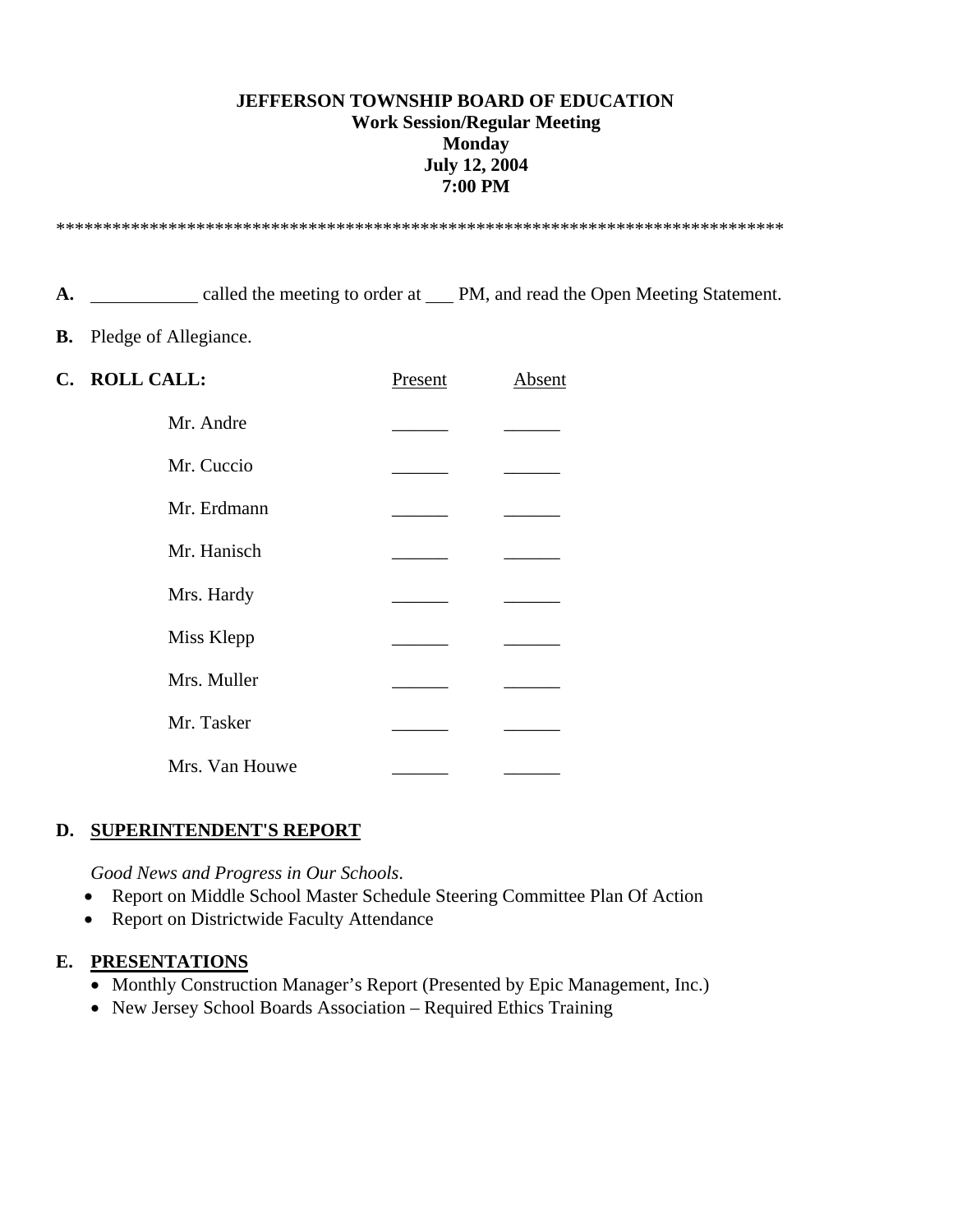## **F. MINUTES OF MEETINGS**

**F.1** Motion by , seconded by , that the minutes of the following meetings be approved as submitted:

 June 14, 2004 - Work Session Meeting June 21, 2004 - Regular Session Meeting

## **G. FINANCE COMMITTEE**

Motion by \_\_\_\_\_\_\_\_\_\_, seconded by \_\_\_\_\_\_\_\_\_\_, to accept the recommendation of the Superintendent to approve and adopt motions G.1 through G.3, as described below: (Note: Additional fiscal year end closing items, such as the Secretary/Treasurer's Report, transfers, certification of nonoverexpenditures, and supplemental bills list, if any, will be added to the next scheduled Public Board agenda.)

- **G.1** Motion to approve the list of **requisitions** dated June 29, 2004 in the amount of \$245,192.65.
- **G.2** Motion to approve the **bills list** dated June 29, 2004 in the amount of \$2,816,493.89.
- **G.3** Motion to authorize **interest earned** on the investment of unexpended cash balances in the 2003- 2004 and 2004-2005 capital projects fund be transferred to the Debt Service.

## **H**. **PERSONNEL COMMITTEE**

Motion by seconded by seconded by seconded by seconded by seconded by seconded by seconded by seconded by seconded by seconded by seconded by seconded by seconded by seconded by seconded by seconded by seconded by seconded Superintendent to approve and adopt motions H.1 through H.4, as described below:

 **H.1** Motion to appoint and submit to the County Superintendent applications for **emergent hiring** and the applicant's attestation that he/she has not been convicted of any disqualifying crime pursuant to the provisions of N.J.S.A. 18A:6-7.1 et. Seq., N.J.S.A. 18A:39-17 et. seq., or N.J.S.A. 18A:6-4.13 et. seq. for those employees listed below: (All appointments are contingent upon receipt of proper teaching certification and all salary placements are pending receipt of college transcripts verifying degree status and letter stating years of service in other districts, \* denotes mentoring required)

| Personnel               |           |                                    |      |                             |             |                    |         |                                                  |
|-------------------------|-----------|------------------------------------|------|-----------------------------|-------------|--------------------|---------|--------------------------------------------------|
|                         | Nature of |                                    |      |                             |             | Date               | Date    |                                                  |
| <b>Name</b>             | Action    | <b>Position</b>                    | Step | <b>Salary</b>               | Loc.        | lEffectivelTermin. |         | <b>Discussion</b>                                |
| A: Administrators       |           |                                    |      |                             |             |                    |         |                                                  |
| <b>Robert Beers</b>     |           | <b>Resignation Vice-Principal</b>  |      |                             | <b>JTMS</b> |                    |         | 7/12/04 Accepted position in another<br>district |
| <b>B: Instructional</b> |           |                                    |      |                             |             |                    |         |                                                  |
| Georgette Atkinson      |           | <b>Resignation Speech Teacher</b>  |      |                             | Cozy Lake   |                    |         | 6/30/04 Moving out of area                       |
| Jennifer Allen          |           | Resignation Grade 3 teacher        |      |                             | <b>WR</b>   |                    |         | 6/30/04 Accepted position in another<br>district |
| <b>Christine Harris</b> |           | <b>Resignation English Teacher</b> |      |                             | <b>JTHS</b> |                    |         | 6/30/04 Accepted position in another<br>district |
| Michele Santos          | Appoint   | <b>BSIP Math teacher</b>           |      | \$39,000 Pro-<br>rated@ 49% | WR          | 9/1/04             |         | 6/30/05 19.9/hours/week, no medical<br>benefits  |
| Lisa Heckenberger       | Rescind   | <b>BSIP teacher .49</b>            | 3    | \$20,030                    | <b>WR</b>   | 9/1/04             | 6/30/05 |                                                  |
| Lisa Heckenberger       | Appoint   | Grade 4 Teacher                    | 3    | \$40,877                    | WR          | 9/1/04             |         | 6/30/05 New Position                             |
| Gail DeGraw             | Appoint   | Bus, Ed. Teacher                   |      | \$40,000                    | JTHS        | 9/1/04             |         | 6/30/05 Replacement                              |
|                         |           |                                    |      |                             |             |                    |         |                                                  |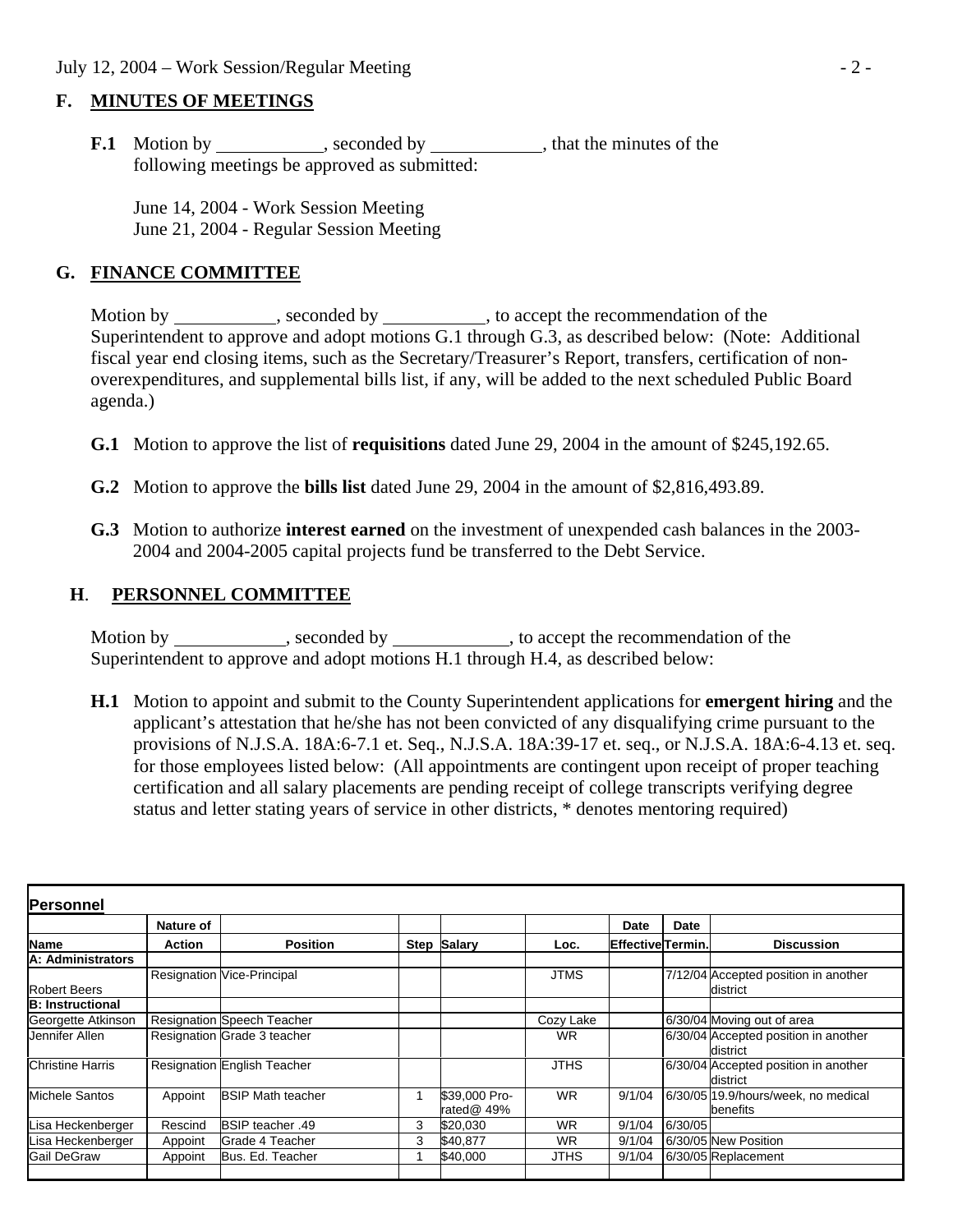## July 12, 2004 – Work Session/Regular Meeting - 3 -

| <b>B.</b> Instructional                    | Nature of<br><b>Action</b>    | <b>Position</b>                                                               | <b>Step</b> | <b>Salary</b>              | Location                               | Date Eff.          | Date<br>Term. | <b>Discussion</b>                                                     |
|--------------------------------------------|-------------------------------|-------------------------------------------------------------------------------|-------------|----------------------------|----------------------------------------|--------------------|---------------|-----------------------------------------------------------------------|
| Katherine Vera-                            | Appoint                       | Spanish Teacher                                                               | 2           | \$39,877                   | <b>JTMS</b>                            | 9/1/04             | 6/30/05       |                                                                       |
| Mena                                       |                               |                                                                               |             |                            |                                        |                    |               |                                                                       |
| <b>France Belleville</b>                   | Appoint                       | French Teacher                                                                | 8           | \$47,297                   | <b>JTMS</b>                            | 9/1/04             | 6/30/05       |                                                                       |
| orraine Herman                             |                               | Change of From PT BSIP to                                                     | 4           | \$40,672.                  | Cozy Lake                              | 9/1/04             |               | 6/30/05 Replacement                                                   |
|                                            |                               | Assignment Full Time BSIP                                                     |             |                            |                                        |                    |               |                                                                       |
| C: Non-<br>Instructional                   |                               |                                                                               |             |                            |                                        |                    |               |                                                                       |
| Maria Gamble                               | <b>Resignation Bus Driver</b> |                                                                               |             |                            | Transp.                                |                    |               | 7/25/04 Moving out of state                                           |
| Andrea Hall                                | Appoint                       | CST Secretary .49                                                             | 1           | \$13,703.34                | $\overline{\text{CST}}$                |                    |               | 7/13/04 6/30/05 Replacement                                           |
| Patricia McGill                            | Appoint                       | <b>Purchasing Specialist</b>                                                  |             | \$44,000                   | <b>Business</b>                        | 7/19/04            |               | 6/30/05 New-In lieu of Office Manager                                 |
|                                            |                               |                                                                               |             |                            | Office                                 |                    |               | Position                                                              |
| <b>Susan Tack</b>                          |                               | Change of From out of district aide to<br>Assignment In district student aide | 3           | \$16.00/hr                 |                                        | 9/1/04             |               | 6/3/05 Student is being brought back into<br>the school district.     |
| <b>Behar Feti</b>                          | Appoint                       | Custodian                                                                     | 6           | \$17.69/hr                 | Stan                                   | 7/1/04             |               | 6/30/05 Reappointment                                                 |
| D:                                         |                               |                                                                               |             |                            |                                        |                    |               |                                                                       |
| Substitutes/Other                          |                               |                                                                               |             |                            |                                        |                    |               |                                                                       |
| <b>E. Extra Duty Pay</b>                   |                               |                                                                               |             |                            |                                        |                    |               | Writing Not to exceed hrs stated                                      |
| Carole Howell                              | Appoint                       | Curriculum Writing                                                            |             | \$30/hr                    | <b>JTHS</b>                            | 2003/04            |               | 22 hrs - French I                                                     |
| Siobhan Carroll                            | Appoint                       | Curriculum Writing                                                            |             | \$30/hr                    | <b>JTHS</b>                            | 2003/04            |               | 22 hrs - French II                                                    |
| Eleanor Urciuoli                           | Appoint                       | Curriculum Writing                                                            |             | \$30/hr                    | <b>JTHS</b>                            | 2003/04            |               | 20 hrs - French III                                                   |
| Siobhan Carroll<br><b>Eleanor Urciuoli</b> | Appoint                       | <b>Curriculum Writing</b><br>Curriculum Writing                               |             | \$30/hr<br>\$30/hr         | <b>JTHS</b><br><b>JTHS</b>             | 2003/04<br>2003/04 |               | 22 hrs - French IV<br>20 hrs - French V                               |
| Karen Lerch                                | Appoint<br>Appoint            | Curriculum Writing                                                            |             | \$30/hr                    | <b>JTHS</b>                            | 2003/04            |               | 22 hrs - German I                                                     |
| Karen Lerch                                | Appoint                       | Curriculum Writing                                                            |             | \$30/hr                    | <b>JTHS</b>                            | 2003/04            |               | 22 hrs - German II                                                    |
| Karen Lerch                                | Appoint                       | Curriculum Writing                                                            |             | \$30/hr                    | <b>JTHS</b>                            | 2003/04            |               | 22 hrs - German III                                                   |
| Karen Lerch                                | Appoint                       | Curriculum Writing                                                            |             | \$30/hr                    | <b>JTHS</b>                            | 2003/04            |               | 22 hrs - German IV                                                    |
| Nanette Diaz                               | Appoint                       | Curriculum Writing                                                            |             | \$30/hr                    | <b>JTHS</b>                            | 2003/04            |               | 22 hrs - Spanish I                                                    |
| Frank Garza                                | Appoint                       | Curriculum Writing                                                            |             | \$30/hr                    | <b>JTHS</b>                            | 2003/04            |               | 22 hrs - Spanish II                                                   |
| Nino Ferro                                 | Appoint                       | Curriculum Writing                                                            |             | \$30/hr                    | <b>JTHS</b>                            | 2003/04            |               | 22 hrs - Spanish III                                                  |
| Nino Ferro                                 | Appoint                       | Curriculum Writing                                                            |             | \$30/hr                    | <b>JTHS</b>                            | 2003/04            |               | 22 hrs - Spanish IV                                                   |
| Frank Garza                                | Appoint                       | Curriculum Writing                                                            |             | \$30/hr                    | <b>JTHS</b>                            | 2003/04            |               | 22 hrs - Spanish V                                                    |
| Nancy Harris                               | Appoint                       | Curriculum Writing                                                            |             | \$30/hr                    | <b>JTMS</b>                            | 2003/04            |               | 25 hrs Gifted/Talented 6 <sup>th</sup> grade                          |
| Nancy Harris                               | Appoint                       | Curriculum Writing                                                            |             | \$30/hr                    | <b>JTMS</b>                            | 2003/04            |               | 25 hrs Gifted/Talented 7 <sup>th</sup> grade                          |
| Nancy Harris                               | Appoint                       | <b>Curriculum Writing</b>                                                     |             | \$30/hr                    | <b>JTMS</b>                            | 2003/04            |               | 25 hrs Gifted/Talented 8 <sup>th</sup> grade                          |
| Thomas Januszesk                           | Appoint                       | Curriculum Writing                                                            |             | \$30/hr                    | <b>JTHS</b>                            | 2003/04            |               | 25 hrs Robotics II (new course)                                       |
| Colleen Maxwell                            | Appoint                       | Curriculum Writing                                                            |             | \$30/hr                    | <b>JTHS</b>                            | 2003/04            |               | 25 hrs - Study Skills - Expand &<br>Enrich                            |
| Eileen Matak                               | Appoint                       | Curriculum Writing                                                            |             | \$30/hr                    | <b>JTHS</b>                            | 2003/04            |               | 20 hrs - SAT Prep (new course)                                        |
| Michele Koontz                             | Appoint                       | Curriculum Writing                                                            |             | \$30/hr                    | Elementary                             | 2003/04            |               | 6 hrs per gr level - Spanish K-5                                      |
| Taisa Englesman                            | Appoint                       | Curriculum Writing                                                            |             | \$30/hr                    | Elementary                             | 2003/04            |               | 6 hrs per gr level - German K-5                                       |
| <b>Heather Pinto</b><br>Siobhan Carroll    | Appoint                       | Curriculum Writing<br>Curriculum Writing                                      |             | \$30/hr<br>\$30/hr         | Elementary                             | 2003/04<br>2003/04 |               | 5 hrs per gr level - ESL K-5                                          |
| <b>Frank Garza</b>                         | Appoint                       | Curriculum Writing                                                            |             | \$30/hr                    | <b>JTMS</b><br><b>JTHS</b>             | 2003/04            |               | 5 hrs per gr level - ESL 6-8<br>5 hrs per gr level - ESL 9-12         |
| Suzan Maragliano                           | Appoint<br>Appoint            | Curriculum Writing                                                            |             | \$30/hr                    | Elementary                             | 2003/04            |               | 9 hrs - Language Arts CCCS                                            |
| Linda Hack                                 | Appoint                       | Curriculum Writing                                                            |             | \$30/hr                    | Elementary                             | 2003/04            |               | Alignments K-2<br>9 hrs - Language Arts CCCS                          |
| Cheryl Kanazik                             | Rescind                       | Spring Intramural                                                             |             | \$696.76                   | <b>JTMS</b>                            | 2003/04            |               | Alignments 3-5<br>Softball - rescinds Oct.'03                         |
|                                            |                               |                                                                               |             | \$696.76                   | <b>JTMS</b>                            |                    |               | appointment                                                           |
| David Bresett                              | Rescind                       | Spring Intramural                                                             |             |                            |                                        | 2003/04            |               | Softball - rescinds Oct '03<br>appointment                            |
| David Bresett<br><b>Sherry Lenox</b>       | Appoint<br>Appoint            | Spring Intramural<br>Speech Evals.                                            |             | \$1393.53<br>\$188.71/diem | <b>JTMS</b><br>$\overline{\text{CST}}$ | 2003/04<br>2003/04 |               | Softball - provided full services<br>5 days-3/5;3/26;4/23;5/14 & 5/28 |
| <b>Summer Work:</b>                        |                               |                                                                               |             |                            |                                        |                    |               | Not to exceed hrs listed below:                                       |
| Debbie Newman                              | Appoint                       | <b>Summer Counselors</b>                                                      |             | \$35/hr                    |                                        |                    |               | 42 hrs.                                                               |
| <b>Carolyn Perkins</b>                     | Appoint                       | <b>Summer Counselors</b>                                                      |             | \$35/hr                    |                                        |                    |               | 42 hrs.                                                               |
| <b>Karen Staples</b>                       | Appoint                       | <b>Summer Counselors</b>                                                      |             | \$35/hr                    |                                        |                    |               | 42 hrs.                                                               |
| Claire Brennan                             | Appoint                       | <b>Summer Counselors</b>                                                      |             | \$35/hr                    |                                        |                    |               | 42 hrs.                                                               |
| ynne Cilli                                 | Appoint                       | <b>Summer Counselors</b>                                                      |             | $\sqrt{$35/hr}$            |                                        |                    |               | 42 hrs                                                                |
| Patricia Davey                             | Appoint                       | <b>Summer Counselors</b>                                                      |             | \$35/hr                    |                                        |                    |               | 42 hrs.                                                               |
| Barbara Francavilla                        | Appoint                       | <b>Summer Counselors</b>                                                      |             | \$35/hr                    |                                        |                    |               | 42 hrs                                                                |
| Steve Hannaway                             | Appoint                       | <b>Summer Counselors</b>                                                      |             | \$35/hr                    |                                        |                    |               | 42 hrs                                                                |
| <b>Jerry Memory</b>                        | Appoint                       | <b>Summer Counselors</b>                                                      |             | \$35/hr                    |                                        |                    |               | 42 hrs                                                                |
| Jennifer Markowick                         | Appoint                       | <b>Summer Counselors</b>                                                      |             | \$35/hr                    |                                        |                    |               | 42 hrs                                                                |
| Jerilyn Doherty                            | Appoint                       | <b>Summer Counselors</b>                                                      |             | \$35/hr                    |                                        |                    |               | 42 hrs                                                                |
| <b>Athletic Coaching</b>                   |                               |                                                                               |             |                            |                                        |                    |               |                                                                       |
| <b>Anthony Villante</b>                    | Appoint                       | <b>Head Football Coach</b>                                                    | 13          | \$8206.25                  | <b>JTHS</b>                            | 2004/05            |               |                                                                       |
| <b>Bill Stager</b>                         | Appoint                       | Asst. Football Coach                                                          | 6           | \$4881.12                  | <b>JTHS</b>                            | 2004/05            |               |                                                                       |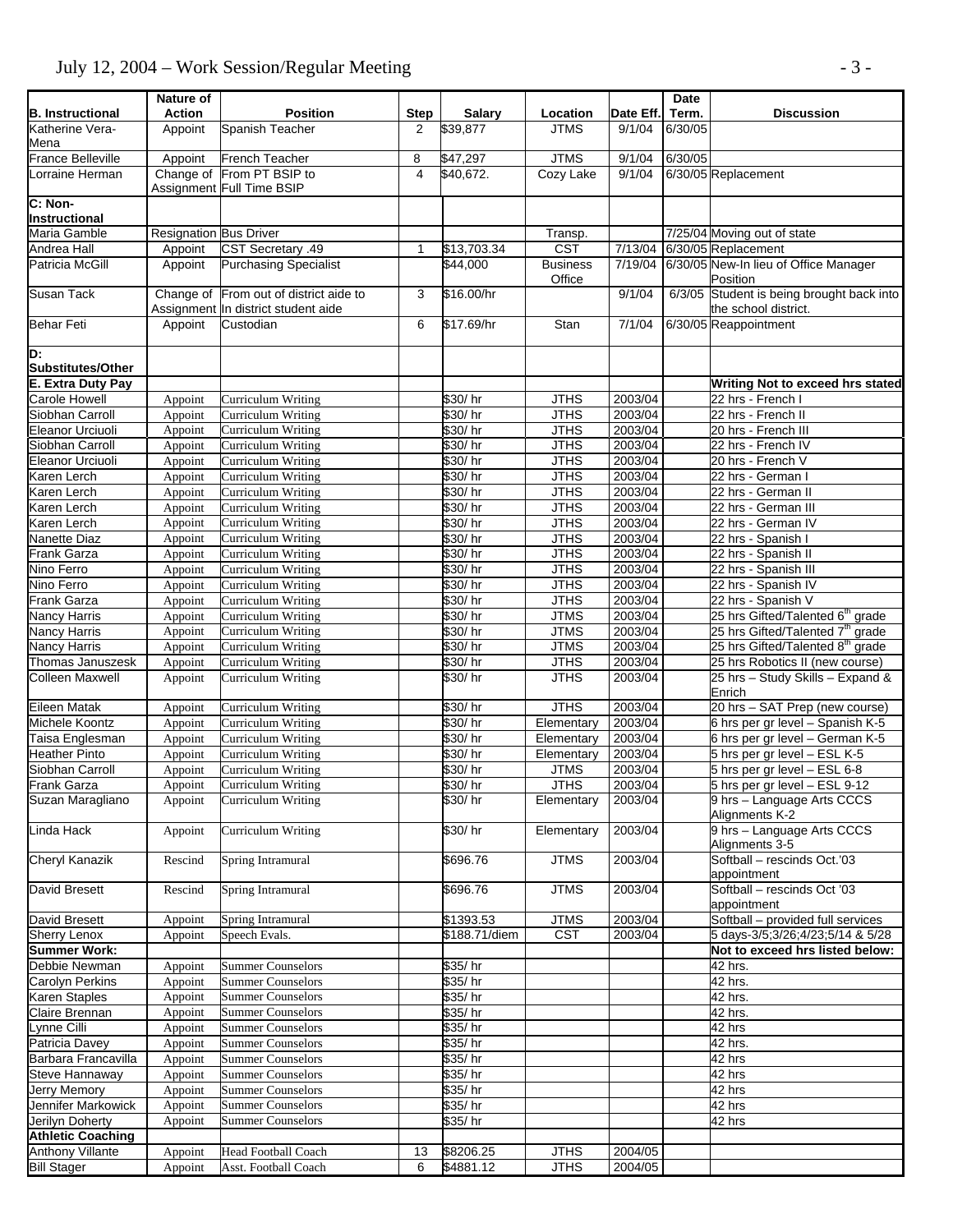# July 12, 2004 – Work Session/Regular Meeting - 4 -

| <b>Athletic Coaching:</b> | <b>Action</b> | <b>Position</b>             | <b>Step</b> | <b>Salary</b> | <b>Location</b> | Date Eff | Date   | <b>Discussion</b> |
|---------------------------|---------------|-----------------------------|-------------|---------------|-----------------|----------|--------|-------------------|
|                           |               |                             |             |               |                 |          | Termin |                   |
| <b>Eric McNeel</b>        | Appoint       | Asst. Football Coach        | 4           | \$4781.12     | JTHS            | 2004/05  |        |                   |
| Jason Klebez              | Appoint       | Asst. Football Coach        | 3           | \$4781.12     | <b>JTHS</b>     | 2004/05  |        |                   |
| Matthew Moscatello        | Appoint       | Asst. Football Coach        |             | \$3583.35     | <b>JTHS</b>     | 2004/05  |        |                   |
| Alex Montanez             | Appoint       | Asst. Football Coach        |             | \$3583.35     | JTHS            | 2004/05  |        |                   |
| Kyla Shanahan             | Appoint       | <b>Head Cross Cty Boys</b>  | 2           | \$3725.14     | <b>JTHS</b>     | 2004/05  |        |                   |
| Lori Kircher              | Appoint       | <b>Head Cross Cty Girls</b> | 9           | \$4180.37     | JTHS            | 2004/05  |        |                   |
| Keri Accavallo            | Appoint       | Voluntary Assistant         |             | N/A           | JTHS            | 2004/05  |        |                   |
| Kurt Heller               | Appoint       | <b>Asst Boys Soccer</b>     |             | \$2990.06     | <b>JTHS</b>     | 2004/05  |        |                   |
| Patti Austin              | Appoint       | <b>Head Girls Soccer</b>    | 4           | \$5672.91     | JTHS            | 2004/05  |        |                   |
| <b>Sharon Rocks</b>       | Appoint       | Asst. Girls Soccer          | 4           | \$3883.10     | JTHS            | 2004/05  |        |                   |
| Danielle Rusciano         | Appoint       | <b>Head Field Hockey</b>    |             | \$4481.36     | JTHS            | 2004/05  |        |                   |
| Kasey Savage              | Appoint       | Asst. Field Hockey          | 4           | \$3883.10     | JTHS            | 2004/05  |        |                   |
| <b>Terri McCarney</b>     | Appoint       | Head Fall Cheerleading      | 18          | \$3901.51     | <b>JTHS</b>     | 2004/05  |        |                   |
| Susan Tordoff             | Appoint       | Asst. Fall Cheerleading     | 4           | \$1189.06     | JTHS            | 2004/05  |        |                   |
| <b>Sharon Ciliento</b>    | Appoint       | <b>Boys Soccer</b>          | 3           | \$1695.28     | JTMS            | 2004/05  |        |                   |
| Terry Koontz              | Appoint       | Girls Soccer                | 4           | \$1695.28     | <b>JTMS</b>     | 2004/05  |        |                   |
| Patricia Barile           | Appoint       | <b>Boys Cross Cty</b>       | 8           | \$1895.28     | JTMS            | 2004/05  |        |                   |
| Kathy Cutrona             | Appoint       | Girls Cross Cty             | 5           | \$1745.28     | JTMS            | 2004/05  |        |                   |
| <b>Bill Stager</b>        | Appoint       | Summer Weight Room          |             | \$1319.04     | JTHS            | 2004     |        |                   |
| <b>Rick Slayton</b>       | Appoint       | Fall Weight Room            |             | \$1520.03     | <b>JTHS</b>     | 2004/05  |        |                   |

## **COURSE REIMBURSEMENTS:**

| <b>NAME</b>          | <b>COURSE</b>                               | <b>APPROVAL#</b><br><b>IN SEQUENCE</b> | <b>AMOUNT</b>          |
|----------------------|---------------------------------------------|----------------------------------------|------------------------|
| Archer, Sandra       | Learning to Read                            | <b>RECEIVED</b><br>36                  | 389.64                 |
|                      |                                             | 72                                     | \$<br>430.00           |
| Boyle, Nancy         | <b>Styles of Teaching</b>                   |                                        |                        |
| Patricia Carroll     | <b>Disability Awareness</b>                 | 81                                     | \$80.00                |
| D'Ambrosio, Kathleen | <b>Collaborative Action Research</b>        | 68                                     | \$1,500.00             |
|                      | Inclusion of the Spec Needs Student in Reg. | 69                                     |                        |
|                      | Classroom                                   |                                        |                        |
| Graham, Patricia     | Succeeding w/Difficult Students             | 74                                     | 335.00<br>\$           |
|                      | <b>Teaching Students to Get Along</b>       | 95                                     | 325.00<br>\$           |
| Harris, Christine    | <b>Methods of Research</b>                  | 66                                     | \$1,500.00             |
|                      | <b>Testing and Evaluations</b>              | 67                                     |                        |
| Hopper, Lisa         | Dimensions of Learning                      | 98                                     | \$<br>245.00           |
| King, Janet          | <b>Education Law</b>                        | 65                                     | \$<br>408.51           |
| McHugh, Rosemary     | Succeeding with Difficult Students          | 76                                     | \$<br>660.00           |
|                      | <b>Teaching Students to Get Along</b>       | 89                                     |                        |
| Lucas, Joan          | Foundations of Ed/Admin & Supervision       | 97                                     | \$1,119.00             |
| Notte, John          | Using the Internet to Enhance Learning      | 101                                    | 994.10<br>\$           |
|                      | Motivating Today's Learner                  | 102                                    |                        |
| Pagano, Joan         | Succeeding with Difficult Students          | 75                                     | \$<br>660.00           |
|                      | <b>Teaching Students to Get Along</b>       | 91                                     |                        |
| Piazza, Megan        | Demonstration                               | 60                                     | $\mathbb{S}$<br>879.93 |
| Ricadela, Jennifer   | Ethical Issues in Human Services Leadership | 83                                     | \$1,500.00             |
|                      | Principles of Leadership                    | 84                                     |                        |
| Tomsey, Donna        | Succeeding with Difficult Students          | 77                                     | \$<br>660.00           |
|                      | <b>Teaching Students to Get Along</b>       | 94                                     |                        |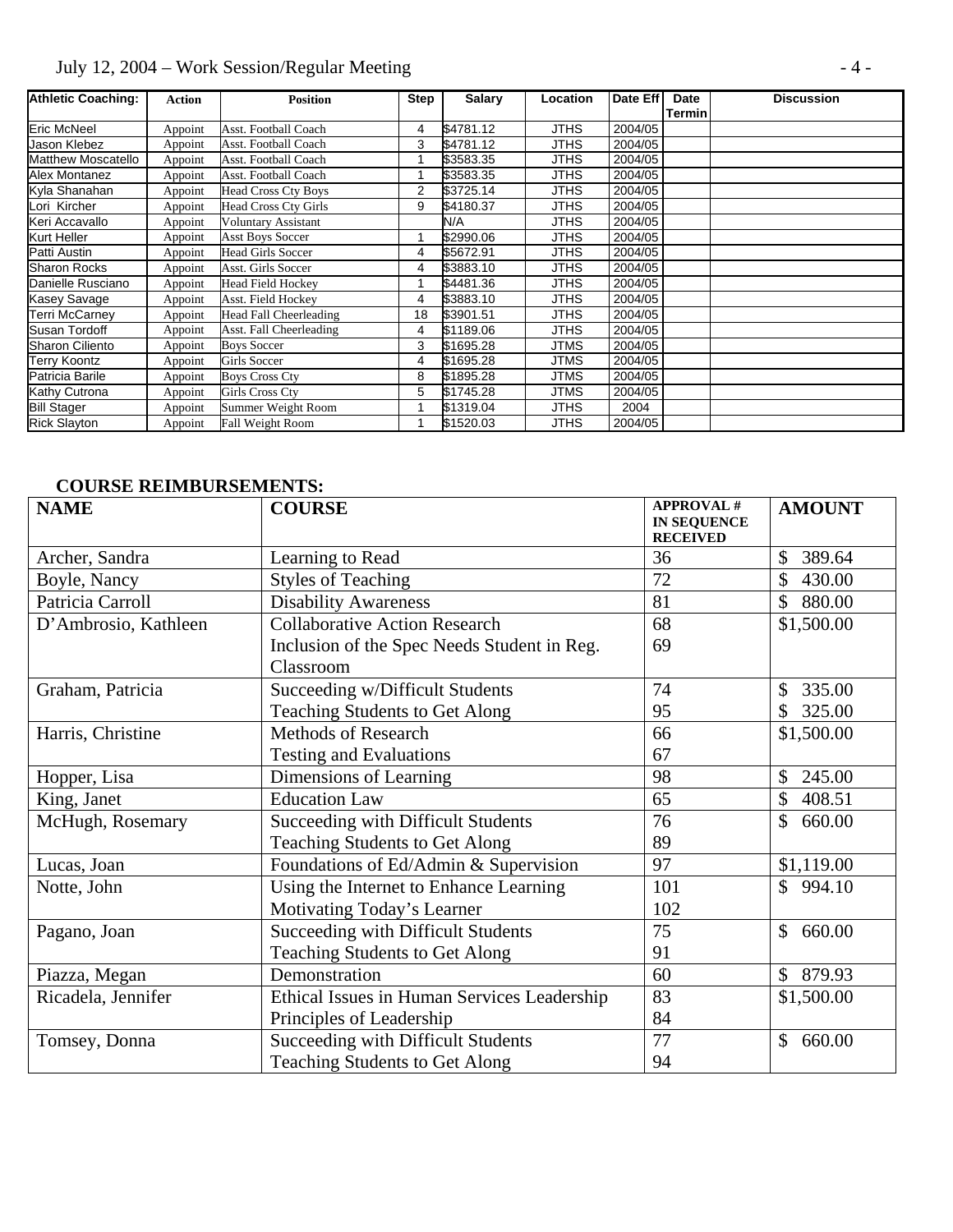**H.2 WHEREAS,** after a comprehensive search for a qualified candidate to serve the school district as Superintendent of Schools, the Board determined to appoint Dr. Gary Bowen to the position, and the parties have worked exceptionally well during his years of service to the School District; and

**WHEREAS,** Dr. Bowen and the Board have entered into discussions which have resulted in the preparation of a proposed successor contract of employment for Dr. Bowen; and

**WHEREAS,** in order to satisfy the requirements of N.J.S.A. 18a:17-15, the prior contract dated June 27, 2002 must be rescinded, to enable the Board and Dr. Bowen to enter a successor contract for five years; and

 **WHEREAS,** Dr. Bowen consents to such rescission for the purpose of entering a successor agreement.

 **NOW, THEREFORE, BE IT RESOLVED,** by the Jefferson Township Board of Education as follows:

That the June 27, 2002 contract between Dr. Bowen and the Board is hereby rescinded so that the Board and Dr. Bowen can enter into a successor agreement.

**H.3 WHEREAS,** after a comprehensive search for a qualified candidate to serve the school district as Superintendent of Schools, the Board determined to appoint Dr. Gary Bowen to the position, and the parties have worked exceptionally well during his years of service to the School District; and

**WHEREAS,** Dr. Bowen and the Board have entered into discussions which have resulted in the preparation of a proposed successor contract of employment for Dr. Bowen; and

**WHEREAS,** the contract has been presented to the Board for its review and formal acceptance.

 **NOW, THEREFORE, BE IT RESOLVED,** by the Jefferson Township Board of Education as follows:

That the contract is approved and accepted and that the Board President and Secretary be and are hereby authorized and empowered to execute the agreement dated July 12, 2004, between the Board and Dr. Gary Bowen, establishing the terms and conditions of Dr. Bowen's continued employment as Superintendent of Schools.

**H.4** Acknowledgement of the revised organizational chart (See Policy #1110) for the purpose of proceeding with personnel and operational needs.

## **I**. **EDUCATION COMMITTEE**

 Motion by , seconded by , to accept the recommendation of the Superintendent to approve and adopt motion I.1 through I.2, as described below:

**I.1** Motion to approve a change of student out of district placement as indicated below:

 M-11-4 to Celebrate the Children – tuition 04-05 extended school year \$3,140 effective 7/1/04 through 8/30/04.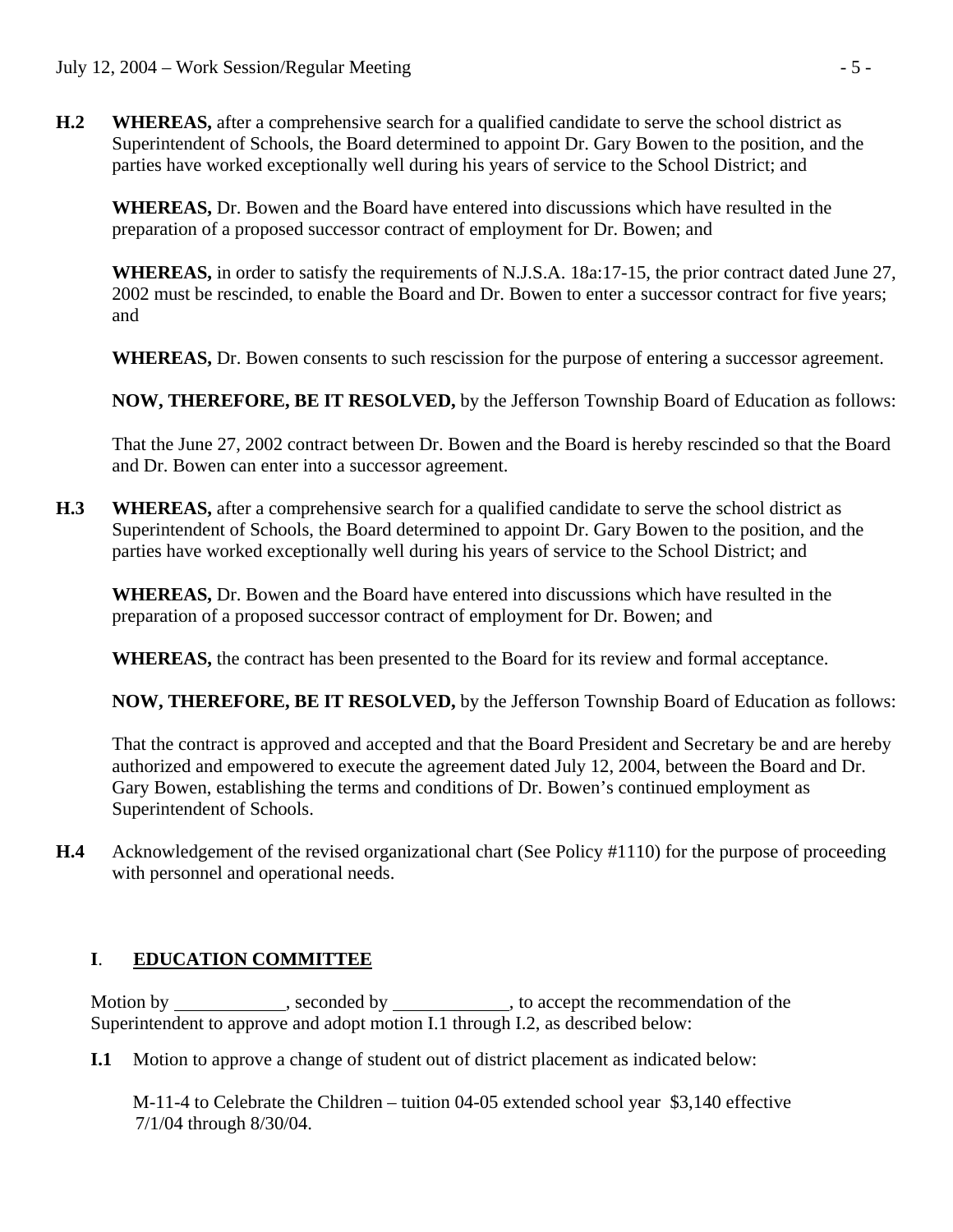#### July 12, 2004 – Work Session/Regular Meeting - 6 -

**I.2** Motion to approve The Commission for the Blind and Visually Impaired Request to Provide Services Contract for 2004-2005 Academic School Year (9/1/04 – 6/30/05) as described below:

| <b>STUDENT</b> | <b>LEVEL OF SERVICE</b> | <b>COST</b> |
|----------------|-------------------------|-------------|
| $F/13-4$       | Level 1                 | \$1,035     |
| $M/3-8$        | Level 1                 | \$1,035     |
| $M/10-8$       | Level 1                 | \$1,035     |
| $M/16-9$       | Level 1                 | \$1,035     |
| $F/3-11$       | Level 1                 | \$1,035     |
| $M/5-6$        | Level 3                 | \$10,280    |

**I.3** \_\_\_\_\_\_\_\_\_\_\_\_\_ noted the **enrollment** as of 6/30/04:

|                           | June 03 | June 04 |
|---------------------------|---------|---------|
| R. F. Drummond            | 100     | 99      |
| Milton                    | 181     | 217     |
| Cozy Lake                 | 314     | 281     |
| <b>Stanlick</b>           | 260     | 259     |
| E.T. Briggs               | 398     | 380     |
| <b>White Rock</b>         | 484     | 490     |
| <b>Total Elementary</b>   | 1,737   | 1,726   |
| <b>JTMS</b>               | 870     | 889     |
| <b>JTHS</b>               | 952     | 991     |
| <b>GRAND TOTAL</b>        | 3,559   | 3,606   |
| Tuition students received | 0       |         |
| Out of district placement | 58      | 56      |

## **J. POLICY COMMITTEE**

Motion by \_\_\_\_\_\_\_\_\_\_\_, seconded by \_\_\_\_\_\_\_\_\_\_, to accept the recommendation of the Superintendent to approve and adopt motion J.1, as described below:

#### **J.1** Motion to approve the **first reading** of the following:

| Number  | Title                                                  |
|---------|--------------------------------------------------------|
| 1110    | ORGANIZATIONAL CHART                                   |
| 1510    | RIGHTS OF PERSONS WITH HANDICAPS OR DISABILITIES/      |
|         | POLICY ON NON-DISCRIMINATION                           |
| 1523    | <b>COMPREHENSIVE EQUITY PLAN</b>                       |
| 1550    | AFFIRMATIVE ACTION PROGRAM FOR EMPLOYMENT AND CONTRACT |
|         | PRACTICES/EMPLOYMENT PRACTICES PLAN                    |
| 2312    | <b>CLASS SIZE</b>                                      |
| 2415    | NO CHILD LEFT BEHIND PROGRAMS                          |
| 2415.01 | ACADEMIC STANDARDS, ACADEMIC ASSESSMENTS               |
|         | AND ACCOUNTABILITY                                     |
| 2415.02 | TITLE I – FISCAL RESPONSIBILITIES                      |
| 2415.03 | HIGHLY QUALIFIED TEACHERS                              |
| 2415.04 | PARENTAL INVOLVEMENT                                   |
| 2415.05 | PUPIL SURVEYS, ANALYSIS AND/OR EVALUATIONS             |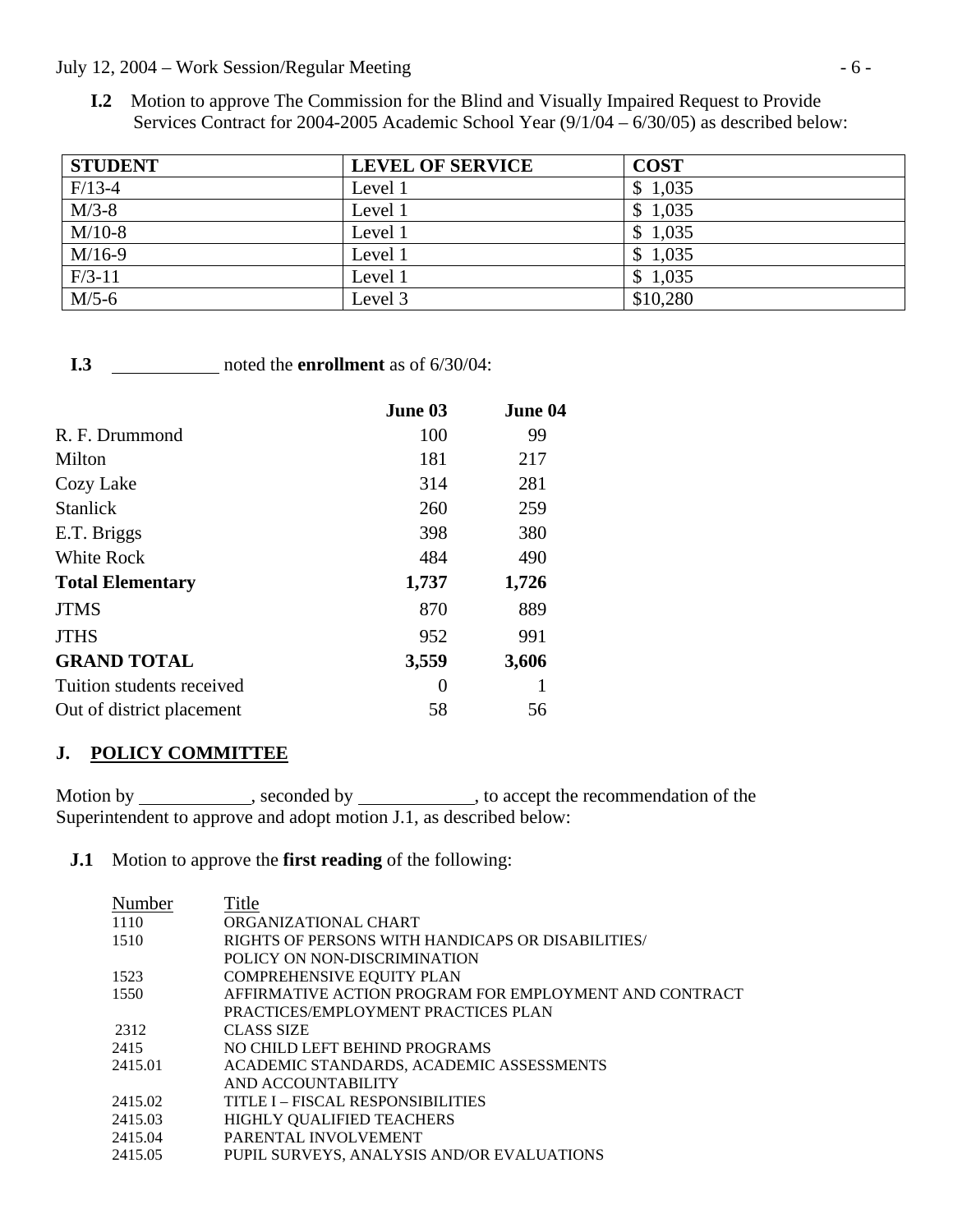#### **J.1 continued:**

| Number  | Title                                     |
|---------|-------------------------------------------|
| 2415.06 | UNSAFE SCHOOL CHOICE OPTION               |
| 2464    | GIFTED AND TALENTED PUPILS                |
| 3281    | <b>INAPPROPRIATE STAFF CONDUCT</b>        |
| 3322    | STAFF MEMBER'S USE OF CELLULAR TELEPHONES |
| 3437    | MILITARY LEAVE                            |
| 4281    | <b>INAPPROPRIATE STAFF CONDUCT</b>        |
| 4322    | STAFF MEMBER'S USE OF CELLULAR TELEPHONES |
| 5331    | ANAPHYLAXIS TO FOOD                       |
| 5460    | HIGH SCHOOL GRADUATION                    |
| 5512    | <b>HAZING</b>                             |
| 6810    | <b>FINANCIAL OBJECTIVES</b>               |
| 6820    | <b>FINANCIAL REPORTS</b>                  |
| 7420    | <b>HYGIENIC MANAGEMENT</b>                |
| 8140    | PUPIL ENROLLMENTS                         |
| 8431    | PREPAREDNESS FOR TOXIC HAZARD             |
| 8451    | CONTROL OF COMMUNICABLE DISEASE           |
| 8453    | <b>HIV/AIDS</b>                           |
| 8462    | CHILD ABUSE AND/OR NEGLECT                |
| 8465    | HATE CRIMES AND BIAS-RELATED ACTS         |
| 7510    | USE OF SCHOOL FACILITIES                  |

## **K. BUILDING NEEDS COMMITTEE**

Motion by \_\_\_\_\_\_\_\_\_\_\_, seconded by \_\_\_\_\_\_\_\_\_\_\_, to accept the recommendation of the Superintendent to approve and adopt motion K.1, as described below:

|  | <b>K.1</b> Motion to approve the following <b>change orders</b> for the HS/MS construction project: |  |  |  |
|--|-----------------------------------------------------------------------------------------------------|--|--|--|
|--|-----------------------------------------------------------------------------------------------------|--|--|--|

| Contract #                                         | Change Order # | Contractor                  |              | Amount   |                                                                         |
|----------------------------------------------------|----------------|-----------------------------|--------------|----------|-------------------------------------------------------------------------|
| <b>Base Bid</b>                                    | 1              | Bristol Environmental, Inc. | \$           | 3,400.00 | Wrap/cut/remove<br>approx. 57 pipe<br>elbows                            |
| <b>Base Bid</b>                                    | $\overline{2}$ | Bristol Environmental, Inc. | \$           | 2,800.00 | Removal of approx.<br>$42$ sq. ft. of<br>chalkboard mastic              |
| Base Bid and<br>Alt's GC1, $2, 3$ ,<br>4, 5, 6 & 8 | 19             | <b>TAK Construction</b>     | \$           | 5,650.00 | Supply $&$ install<br>precast concrete<br>manhole                       |
| Base Bid and<br>Alt's GC1, 2, 3,<br>4, 5, 6 & 8    | 20             | <b>TAK Construction</b>     | $\mathbb{S}$ |          | 17,523.45 Additional grading<br>and storm sewer work<br>between HS & MS |
| Base Bid and<br>Alt's GC1, 2, 3,<br>4, 5, 6 & 8    | 21             | <b>TAK Construction</b>     | \$           | 852.12   | Additional sheetrock<br>and framing around<br>chairlift at the MS       |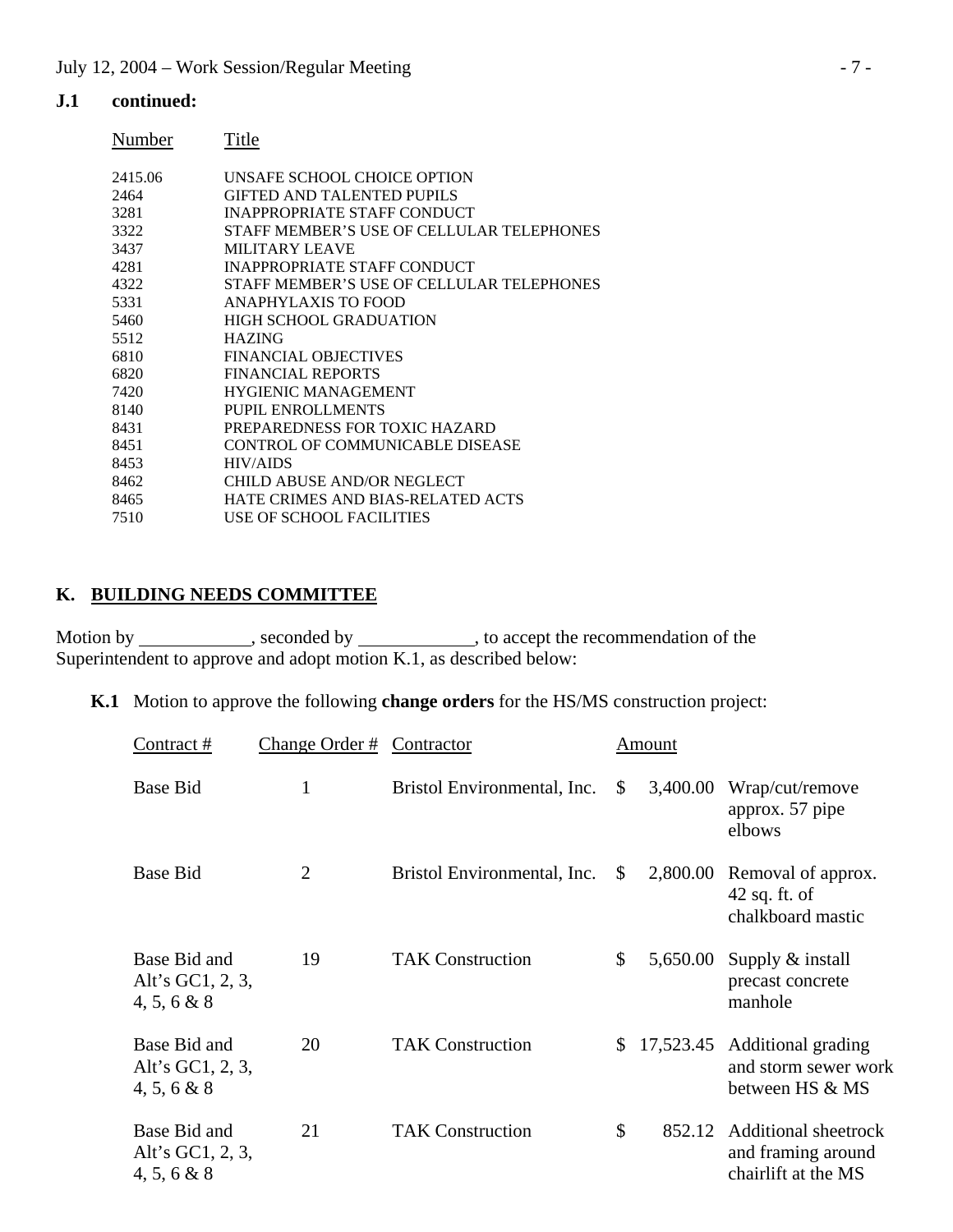# **K.1** continued:

| Contract #                                      | Change Order $#$ | Contractor                    |              | Amount   |                                                                                                         |
|-------------------------------------------------|------------------|-------------------------------|--------------|----------|---------------------------------------------------------------------------------------------------------|
| Base Bid and<br>Alt's GC1, 2, 3,<br>4, 5, 6 & 8 | 22               | <b>TAK Construction</b>       | \$           | 4,342.80 | Additional work to<br>pipe in storm line,<br>block C and block B                                        |
| Base Bid and<br>Alt's GC1, 2, 3,<br>4, 5, 6 & 8 | 23               | <b>TAK Construction</b>       | $\mathbb{S}$ |          | 38,000.00 Extra formwork,<br>concrete and anchor<br>bolt work at block D<br>and block B                 |
| <b>Base Bid</b>                                 | 9                | A. Pflugh                     | \$           |          | 8,578.00 Relocation of unit<br>ventilator in existing<br><b>Biology Classroom</b><br>E108               |
| <b>Base Bid</b>                                 | 10               | A. Pflugh                     | \$           |          | 24,981.45 Furnish & install<br>material for new<br>breeching required for<br>domestic water<br>heaters  |
| E1                                              | $\overline{4}$   | <b>Brittashan Enterprises</b> | \$           |          | 10,411.78 Additional stairwell<br>lights                                                                |
| E1                                              | 5                | <b>Brittashan Enterprises</b> | \$           |          | 10,512.16 Power, light and fire<br>alarm to the elevator<br>at the MS                                   |
| E1                                              | 6                | <b>Brittashan Enterprises</b> | \$           |          | 10,949.97 Existing electrical<br>upgrade with new<br>system                                             |
| E1                                              |                  | <b>Brittashan Enterprises</b> |              |          | \$ 13,291.07 Provide and install<br>additional heat<br>detectors and duct<br>mounted smoke<br>detectors |
| E1                                              | 8                | <b>Brittashan Enterprises</b> | \$           |          | 12,265.94 Provide additional<br>clock speakers and<br>intercom equipment<br>blocks J and E              |